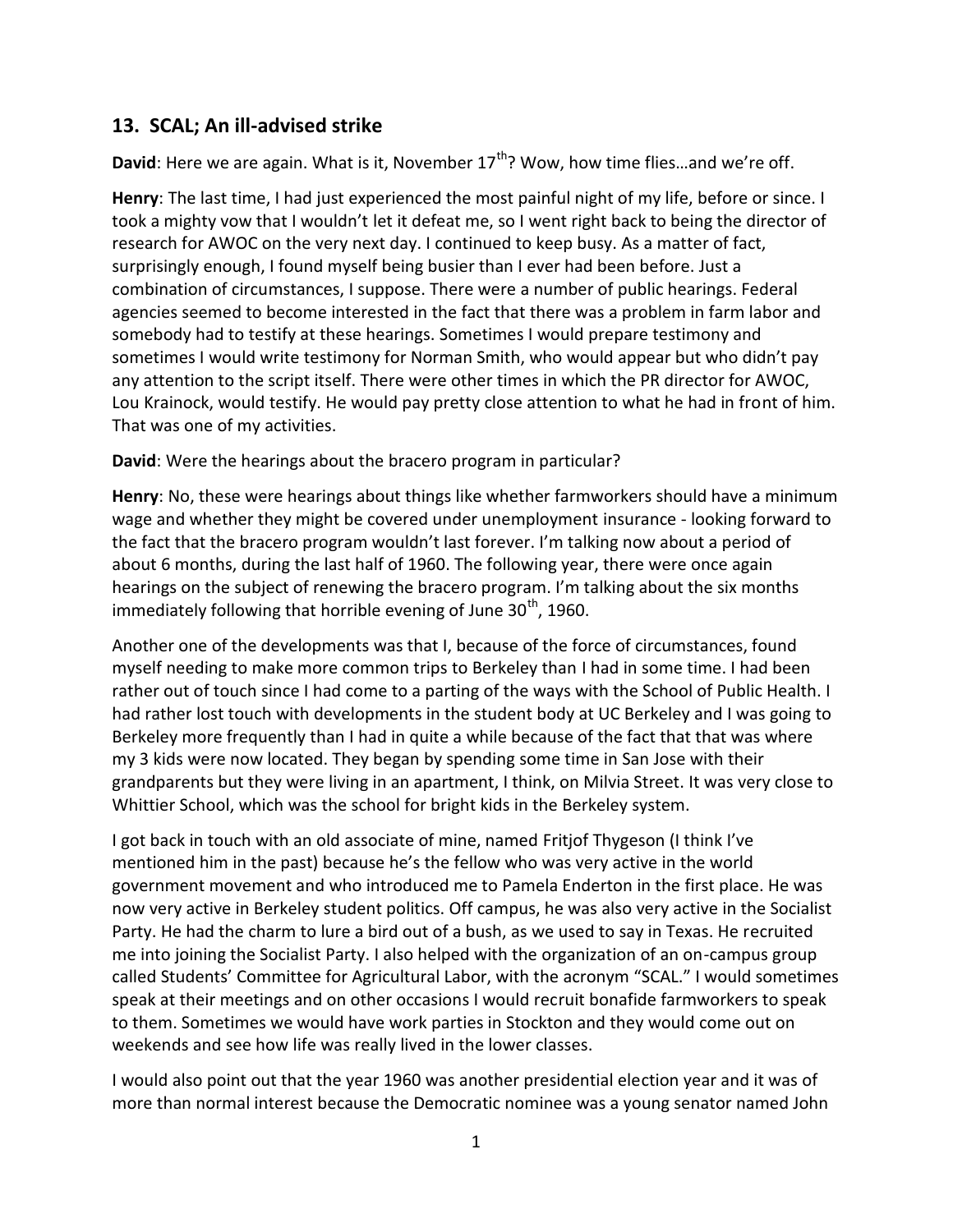F Kennedy and the Republican nominee was the sitting Vice President of the country, named Richard Nixon. I had been following his career for a long time because he had his start in politics as a congressman from the district from which Pomona College was located. He was the congressman right after the war, when I was returning to Pomona (having served, if that's the right word, in the Army for a little while). He (Nixon) won his first term in Congress with a telephone campaign in which he would call democrats to ask them if they knew that their candidate was a communist. They didn't know any such things because, of course, there wasn't a word of truth in it. He was actually very active in the coop movement - that was his claim to fame. He was a good man. Anyway, needless to say, I was not for Nixon but neither could I bring myself to be in favor of JFK because he had a bad record when it came to the issue in which I was most interested, namely equal rights for farmworkers. He had a bad record on that. His principle advisor in agricultural matters was a southern Dixicrat from Florida.

## (Gene enters, gets water, and apparently David exits)

I was talking about the period that followed the night of June 30, 1960, when I came home from my job with AWOC to find the house dark and vacant, and how I promised myself not to let my personal problems with my wife (at that time) and mother of my 3 children defeat me. I vowed to keep going on the path on which I was trying to make myself useful to the movement for farmworker justice. I was in the middle of commenting on the presidential election of that year, in which the candidates were JFK for the Democrats and Richard Nixon for the Republicans. Nixon was a sworn enemy of the farmworker movement and JFK was no friend of the movement because he had been listening to a fellow senator, a personal friend of his from Florida, who has convinced him that the bracero movement was a necessity of life for growers.

I couldn't vote for either Nixon or Kennedy. I was all set to vote for Norman Thomas. But when I showed up to vote on Election Day in a precinct near where we had been living the precinct watcher, who was an elderly women who apparently made a career out of keeping track of where everybody was living at all times, knew (I don't know how she knew) that I was not still living at 1841 Pomona Avenue. It was for me was a haunted house and I wanted nothing to do with it. I can't remember whether it was being rented out or whether I had sold it. Whatever had been done with it, my mother had taken it over because she was very experienced with real estate matters at that time. So, I couldn't vote.

In fact, in modern parlance, I was a homeless person. I didn't have any permanent residence at that time. I was sleeping on the floor (as long as I was in Stockton) of my boss Norman Smith. There were times that I was in Berkeley, getting what visitation I was allowed to have with my children, and I didn't have a place to live there. Among other things, I couldn't afford it because I was following my mother's advice that there was hope for me to get back together with my wife if I was very generous to her financially. So, following my mother's advice, I was turning over virtually my entire AWOC paycheck to my ex-wife, because for all practical purposes I knew that there was absolutely no chance that she was ever going to change her mind about her feelings toward me. For a while I was following my mother's advice just to please her and so I couldn't have rented a place in Berkeley even if I'd wanted to. It was a matter of me having to scrounge for places I could visit with the kids. I made due with crashing with friends. I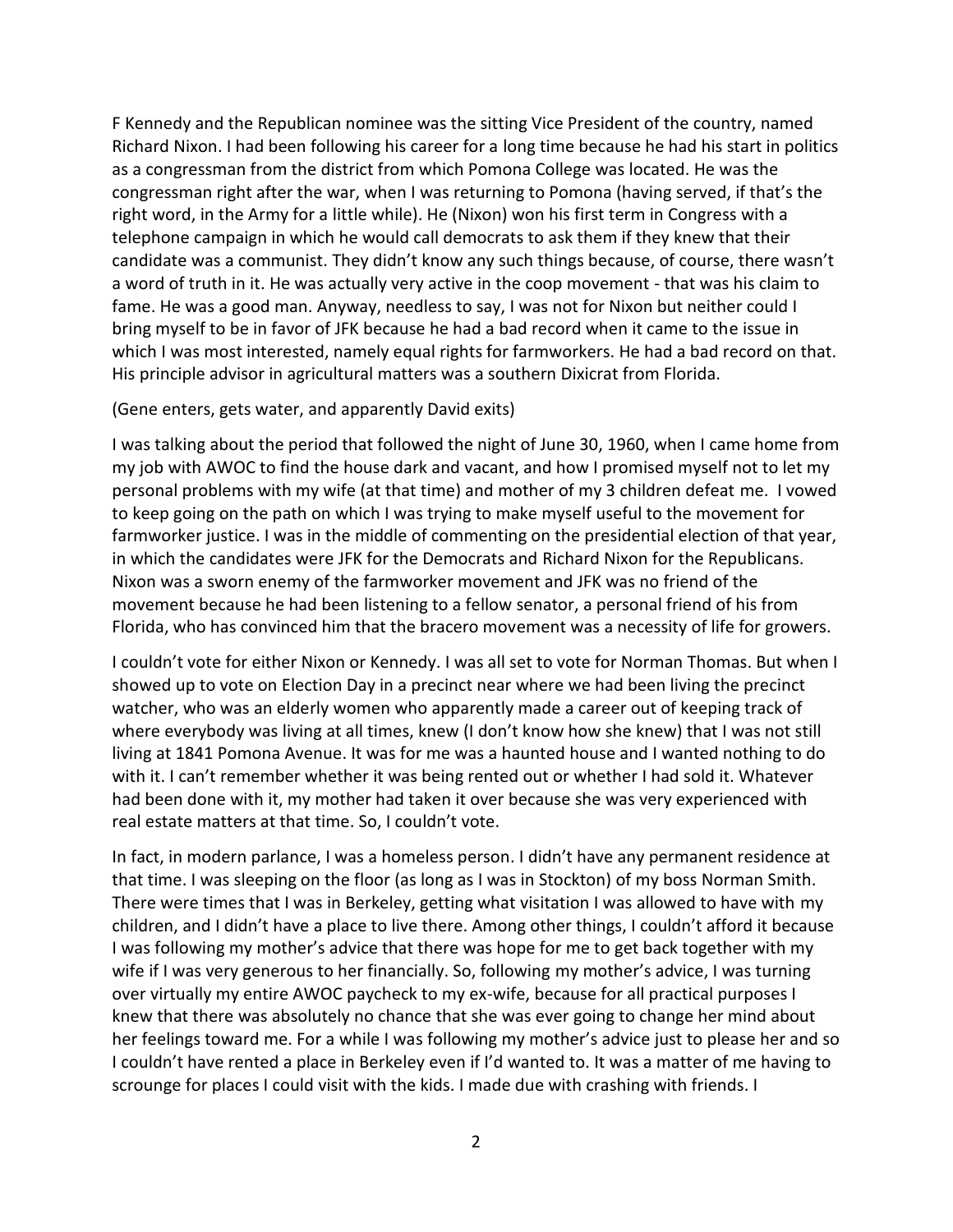remember one place where a friend had an attic which he wasn't using and so I would have the 3 kids up there, even though there was no way to heat it. It was very unsatisfactory.

I also managed to crank out research papers. I made speaking engagements. I remember one in particular; I think it may have been arranged for me by Father McCullough. The National Council of Catholic Women were holding their annual convention in Las Vegas, of all places. It struck me as being singularly inappropriate for a religious organization (laugh) because it is known as "Sin City" with good reason. Father McCullough wanted me to speak to the good ladies about the farmworkers and their problems and the fact that there was an organization called AWOC that was trying to deal with those problems. I conceived the idea of making a presentation based upon some of the teachings of the Catholic Church itself but not revealing the source of the quotations until the end of the talk. There were several papal encyclicals dating as far back as the year 1891 in which the Popes had spoken on the rights of working men to organize in their own best interests. The Popes had figured out that it was not only a right but on obligation as part of what they called the "natural law." I wove all this into a presentation and at the very end revealed that I wasn't quoting any modern progressive left wingers, but I was quoting the Popes themselves. I got out of town as quickly as possible because I hated Las Vegas. I hated the whole thing. Right on the peripheries of the meeting place where they were holding this convention, there were slot machines all lined up for the ladies to waste their money as soon as they got through listening to the speakers. I thought it was very unseemly.

Anyway, time went by until January, when Norman Smith made what was probably the worst decision of his tenure. The United Packinghouse Workers Union was having a very tough time because its packinghouse operations used to process fruits and vegetables in sheds under the roof against the elements and under the ceiling of labor contracts. The federal labor relations laws covered workers under the roof of places of employment but they specifically excluded workers in the open, in the fields. With the advent of the bracero system, the growers figured out that it would be to their great advantage to shift the packing of fruits of vegetables from underneath the roof to the open air. They would pack the stuff in the fields by the braceros.

The Packinghouse Workers Union was becoming virtually defunct until, as a lost gasp measure, they tried putting on a big strike in Imperial County, California. They were striking against the winter lettuce harvest and the whole operation had been converted to the fields. The Packinghouse Workers Union was going to try to take advantage of one of the clauses of the law under which the bracero system operated, mainly that they never would be used as strikebreakers when a strike was in effect. The Packinghouse Workers Union went down there and declared a strike even though by then all of their workers had left the area since their jobs no longer existed in the packing sheds (they'd all been taken over in the fields). The Packinghouse Workers Union figured that if they could prove that they had even a minor presence in the county, that they could legitimately call a strike and that the government would have to recognize it as being legitimate, and would therefore have to withdraw their permission to have braceros cutting that lettuce.

Norman Smith was more than once heard to say, to complain, "There's nothing to do around here during the winter" (talking about Stockton). There were those of us, such as myself and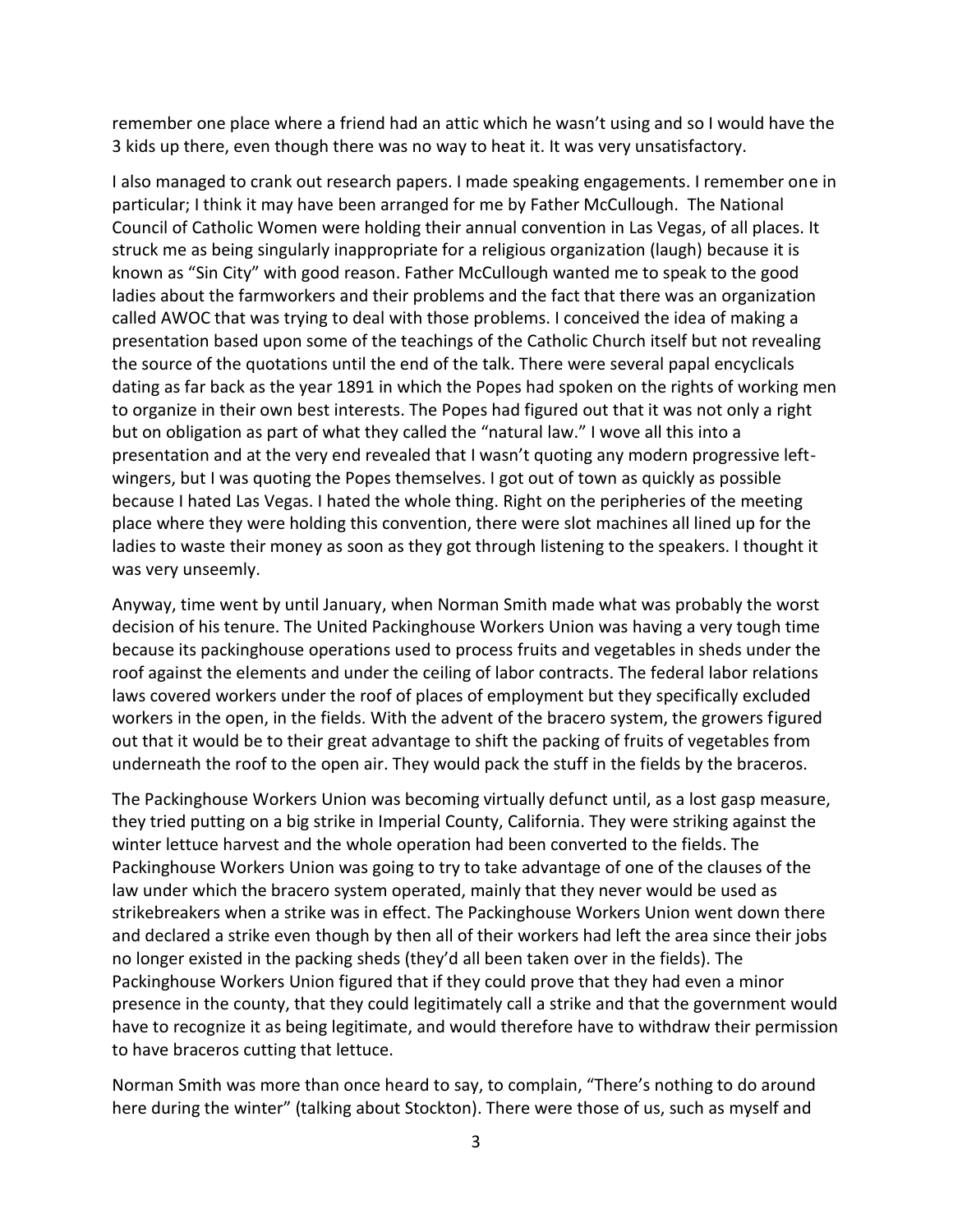Father McCullough and Dolores Huerta (as long as she was still on the scene, although during the Fall of '59 she has given up hope on AWOC and had moved down to Southern California to work for Chavez) who thought that the winter was the very best time to start organizing farmworkers in the most meaningful way, which was to start with small groups. In the winter there was nothing else for these guys to do except to meet and start talking about their mutual problems and how to deal with them. I was appalled that Smith didn't see the possibilities of making good use of the winter months.

He ordered all of the AWOC staff to move down to Imperial County, including me. I went down there just as an observer and I was not at all surprised to find that the government agencies running the bracero program were not greatly impressed by the Packinghouse Workers Union claiming that, with half a dozen members or whatever they had, they had a bonafide strike in process. One of the reasons why they thought that they might get some traction was that the presidential election had brought JFK into office and he had nominated as his Secretary of Labor the former General Counsel of the CIO (the CIO being the more liberal of the two big labor federations which had merged to make up the AFL-CIO). His name was Arthur Goldberg and there's no doubt that he was a good man in many respects. However, he was new to the problems of farm labor lobby and that lobby brought out all its big guns, and its lawyers and found all kinds of ways to argue over the definition of a labor dispute – when is it bonafide and when is it a shame. They were able to stall him off for an extended period of time to prevent him from taking any action on withdrawing braceros from the lettuce fields.

There was an element within the Packinghouse Workers Union and also to an extent within the staff of AWOC itself. These guys were convinced that you have to fight fire with fire and that you can't be a nice guy when fighting against the growers who have been known to use violence many times in the past. They began working on Smith himself and on the head of the Packinghouse Union in the area. I don't know whether those two guys ever gave their permission or whether these firebrands within their two staffs simply took it upon themselves, but one of the things they did was to buy some dynamite and hide it in some particular place, and to then let it be known via the grape vine (so to speak) that that's where it was. The authorities found it and were afraid that the Union was planning to use it and this really shook up the Mexican government. The Mexican government began moving in ways the US government didn't or couldn't or wouldn't.

To seal the deal, the Union rank and file found a couple of guys who were willing to exercise physical violence against some braceros themselves. According to my understanding, they ran through a couple of bracero barracks with broom handles and wacked some of the braceros on the back with these broom handles. That broke the camel's back as far as the Mexican government was concerned and they ordered that the braceros in the barracks be removed for their own safety. It didn't really affect the harvest because they were only 5-10%, a fraction, of the total braceros in the county.

Much more important, of course, is what it did to public opinion and what it did to the legal bills of the two unions involved. They were sued. There were arrests, imprisonments, and long and expensive trials, including a trial for the legal offense of "conspiracy." The charge of conspiracy to use that dynamite was as severe, if not more so, than if they had actually used it.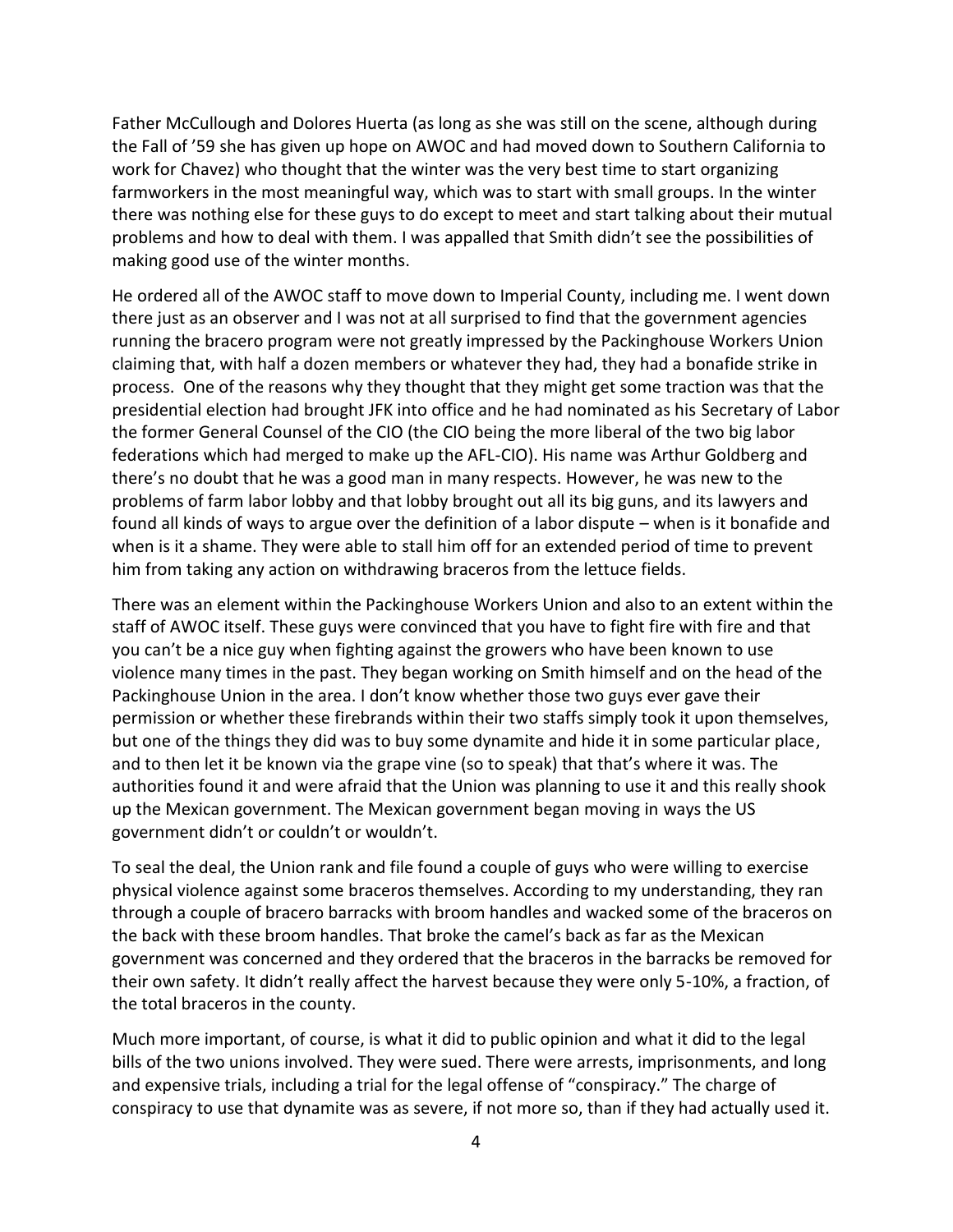Conspiracy is really a very serious crime. Some of the guys spent a considerable amount of time in prison but the main problem for the leadership of the ALF-CIO was the amount of money fines and the cost of the lawyers that they had to hire to defend these guys. It ran into millions of dollars and went on and on.

The lettuce harvest was over probably in the latter part of February with the unions accomplishing absolutely nothing. I don't think that the US government agencies ever did use any of its powers to act in the face of a strike, so that whole issue remained unresolved during the remainder of the bracero program. This was the early part of 1961 and the program had 3 more years to run.

I went back to Stockton, wrote a couple of research papers (so called) – they were actually more propaganda than research. One was called, "Imperialism in Our Fields" (a little play on the name Imperial County) and the other one was called, "A Lot of Lettuce" (a pun on the use of the word lettuce). For reasons that I have never fully understood, it was about this time (maybe March of 1961) that I was called into Norman Smith's office and told that they had decided that I would make myself more useful with an assignment in Washington DC, as a kind of lobbyist. They were, I guess, familiar with my knowledge of the bracero programs from the research I had done for the university, and thought that I could make myself useful by going around to the offices of congressmen and senators to talk to them about the extension of Public Law 78 (the enabling legislation for the bracero program). It was going to be coming up again and they could use my persuasive powers, such as they were. All of this was totally out of the blue. At the time I had no inkling. Later on, I had a theory of what was actually going on.

I went back to Washington with little more than a suitcase. Once again, I had to rely on the kindness of friends. There was a fellow that I had known at the University of California at Berkeley who was very interested in the labor movement in general. I helped him get a job with the Department of Labor in Washington. I was able to crash with him and his wife when I first got to Washington. There came a time when I outlived my welcome and found a boardinghouse where you could get a room and two meals a day (breakfast and dinner) for \$25 a week, which was a spectacular bargain by California terms.

I learned that Washington is practically a different country (Washington DC, I mean). It's kind of like a colony run by colonials. Washington DC is affectively run by congress. Congress, at that time, was affectively run by Southern Democrats who were very conservative. They were accustomed to cheap labor back in the states where they came from and they expected and got cheap labor in Washington DC. Everything was cheap in Washington DC compared to what I was accustomed to in the Bay Area, such as this \$25 week for room and board. It was like finding money in the street as far as I was concerned. Taxis were very cheap because that's the mode of transportation that all the congressman used. They didn't have a subway system at that time. I got used to riding taxis for the first time in my life.

I come to some insight which I think is accurate and possibly I should go off the record, but I don't know how to operate that machine so I'm going to have to leave it to whoever transcribes this later. I had begun keeping company with a girl or woman in Berkeley who was from the progressive wing of organizations and politics. In fact, I found that before she came to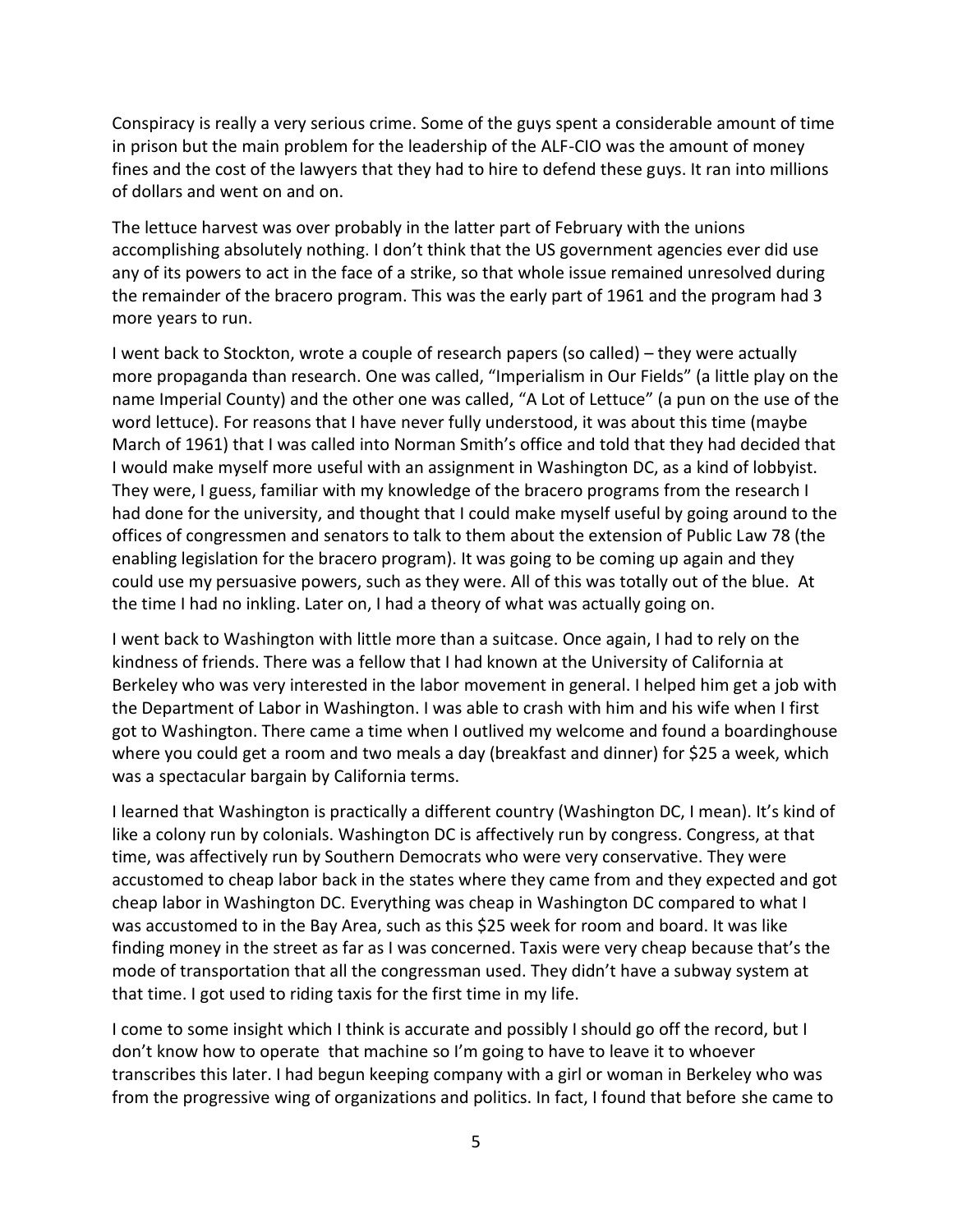Berkeley (I guess when she was in high school), she had been a member of an organization called the Young Pioneers, which was on the verboten list of the Attorney General as being communist dominated. By the time I know her, I didn't know anybody who still believed that the Soviet Union was the source of any sort of liberation (quite the contrary).

The AFL-CIO was of a different mind. They were fearful of McCarthyism, which would blacken them with a tar brush if they had anything to do with anybody who at any time in the past (no matter how distant) had ever been a card-carrying member of one of these verboten organizations. The reason why Norman Smith (all of a sudden) had the idea of sending me to Washington DC is that he was told to do so by his higher ups. Through some kind of system - I don't know how - they knew that I was seeing this young lady and hoped to make it impossible for me to continue seeing her. Since I didn't know that all of this was operating in the background, I got lonely in this boardinghouse (where I didn't know anybody) and I sent for my friend. We began sharing a room. Even at \$50 a week it was still a bargain.

The underground information system - however it worked - found out about this and after a very short period of time, maybe a couple of weeks at the most, I got a telegram from Norman Smith ordering me to report back to Stockton within 72 hours (or something like that). I moved swiftly and found another guy working in the AFL-CIO headquarters who had an old clunker of a car that he wanted to sell for \$180. I bought that clunker and started driving west with my friend and our belongings (which weren't very extensive; everything fit into this one car). We made it back to Stockton within 72 hours by driving about 12 hours every day, maybe more than that. I drove a lot. I don't know how I did it.

I don't know why Norman Smith never leveled with me. I think he personally was not proud of this paranoia on the part of his superiors because, in fact, McCarthyism had been discredited. It had its heyday back in the early 1950s for a couple of years but then McCarthy himself was expelled from the US Senate. In any case, I continued living in a fool's paradise and continued associating with this woman.

Then there was another turn in the road. In June of 1961, George Meany, the head of the whole show, decided that he had had enough of Smith's misadventures and he cut off any funding for AWOC. I suppose that he thought that it would shrivel and die on the vine. Nothing was said, apparently, about the dues that Smith had been collecting for a couple of years, mostly from unfortunates on skid row, many of which I had every reason to believe he himself was paying out of his own pocket. In any case, some money was being put into a trust fund. Smith was being allowed to use that up even though he wasn't getting anything over and above that from the national organization, which is what he had been doing for a couple of years.

Smith still took a certain liking to me so he said that he would keep me on. He would keep on his personal secretary to type up his letters and answer the telephone. I guess that he would continue paying a nominal rent on the building. I don't think that I've ever mentioned the accommodations that AWOC had. They were almost palatial by comparison with the operation as a whole. It was a beautiful 3 story brick building which had been the Labor Temple of the entire county of San Joaquin. For some reason the movers and shakers of that county organization decided that they would do better with something more modern on the outskirts